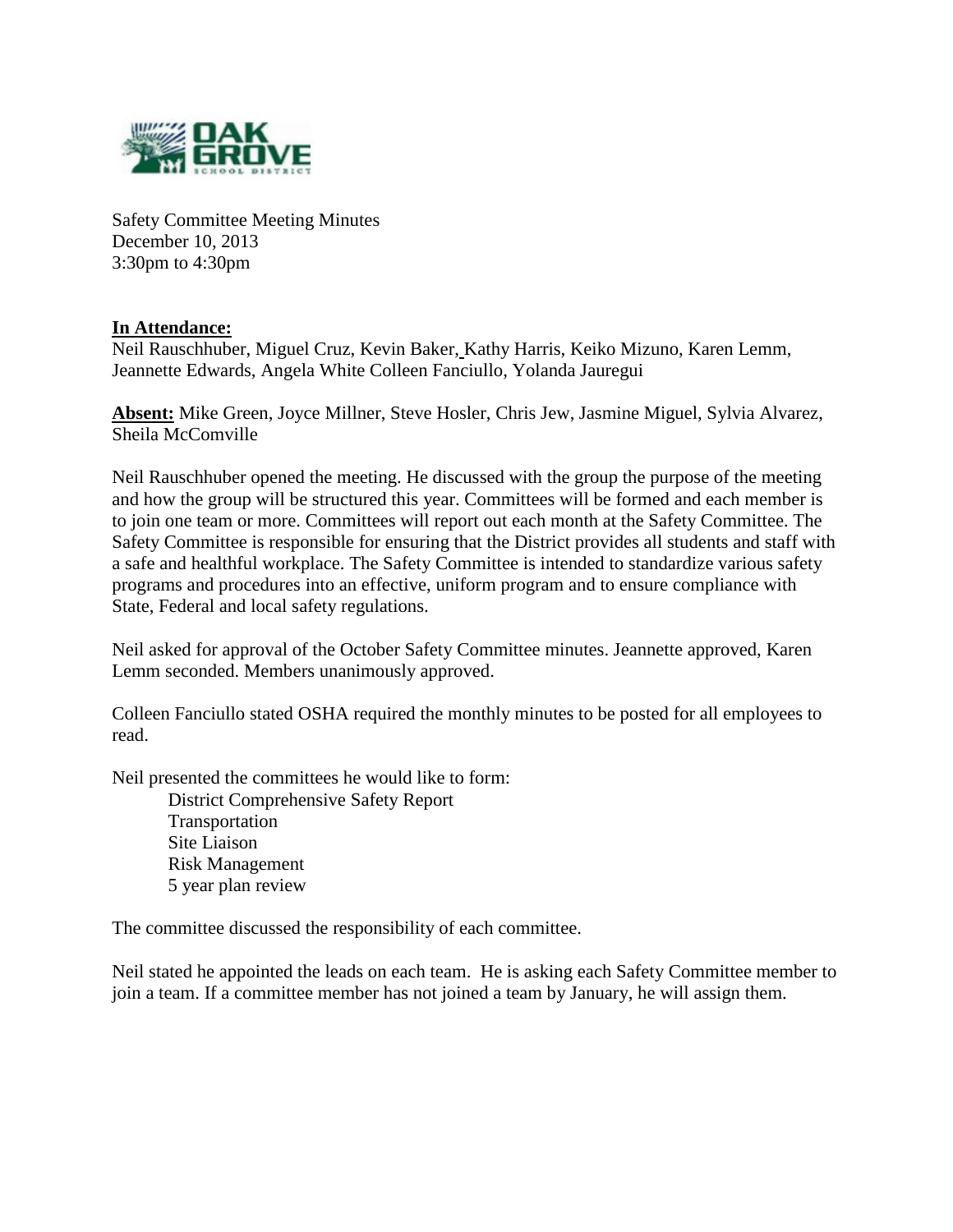The lead on each committee is:

District Comprehensive Safety Report – Kevin Baker Transportation – Miguel Cruz Site Liaison – Jasmine Miguel Risk Management – Karen Lemm 5 year plan review – Neil Rauschhuber

Angela White joined Site Liaison. Keiko Mizuno joined Risk Management. Chris Jew was appointed to 5 year plan.

The committee leads will report out at the Safety Committee meeting.

He continued discussing the Safety Committee staffing. He stated he would be the chairperson. He asked for a volunteer for a Co-Chair. Kathy Harris volunteered. He stated the committee needs a secretary. Due to the absence of a few of the Safety Committee members, the position is TBA. He will appoint someone by January.

Neil asked Colleen Fanciullo to introduce herself to the committee and her role on the Safety Committee. Colleen stated she has 24 years of Risk Management and Human Resources experience and has been retained as a consultant by M&O to review policies and procedures to ensure they are in compliance with State, Federal and local laws, regulations and guidelines.

The Safety Newsletter was presented. Neil stated the committee will publish a quarterly newsletter to all employees as an educational tool. All employees must be informed of plans and procedures to help guarantee and safe and healthy workplace. The committee reviewed the newsletter. The suggestion of typing the Safety Committee team on the front page was made so employees know who is publishing the information. Colleen will make the change. Kathy also suggested that HR approved the newsletter before it is published since harassment and sexual harassment are their responsibility. Neil will meet with Adam before he publishes. Committee approved the newsletter with the suggested changes and approvals.

Neil asked Safety Committee members to make suggestions on articles. Keiko asked if emails of Safety Committee members could be shared. Yolanda will send to everyone. Neil also stated we will have a group created on email for the Safety Committee.

Angela suggested an article in June regarding closing schools. Teachers would really appreciate the information. Kathy suggested an article on the new thought on reacting to an intruder. The new "fight or flight" is a change in the shelter in place procedure. Neil stated a presentation would be made to the principals on December  $11<sup>th</sup>$ . After the procedure is discussed as a change for Oak Grove, the committee can then discuss how we want to proceed in educating all employees. The discussion will be added to the January 28, 2014 meeting.

The Integrated Pest Management Program (IPM) was introduced. Neil stated it was the committees' homework to edit. All changes should be to Kevin Baker by January 20<sup>th</sup>. The revised plan will be brought to the January 28<sup>th</sup> meeting for final approval. Kathy asked if the